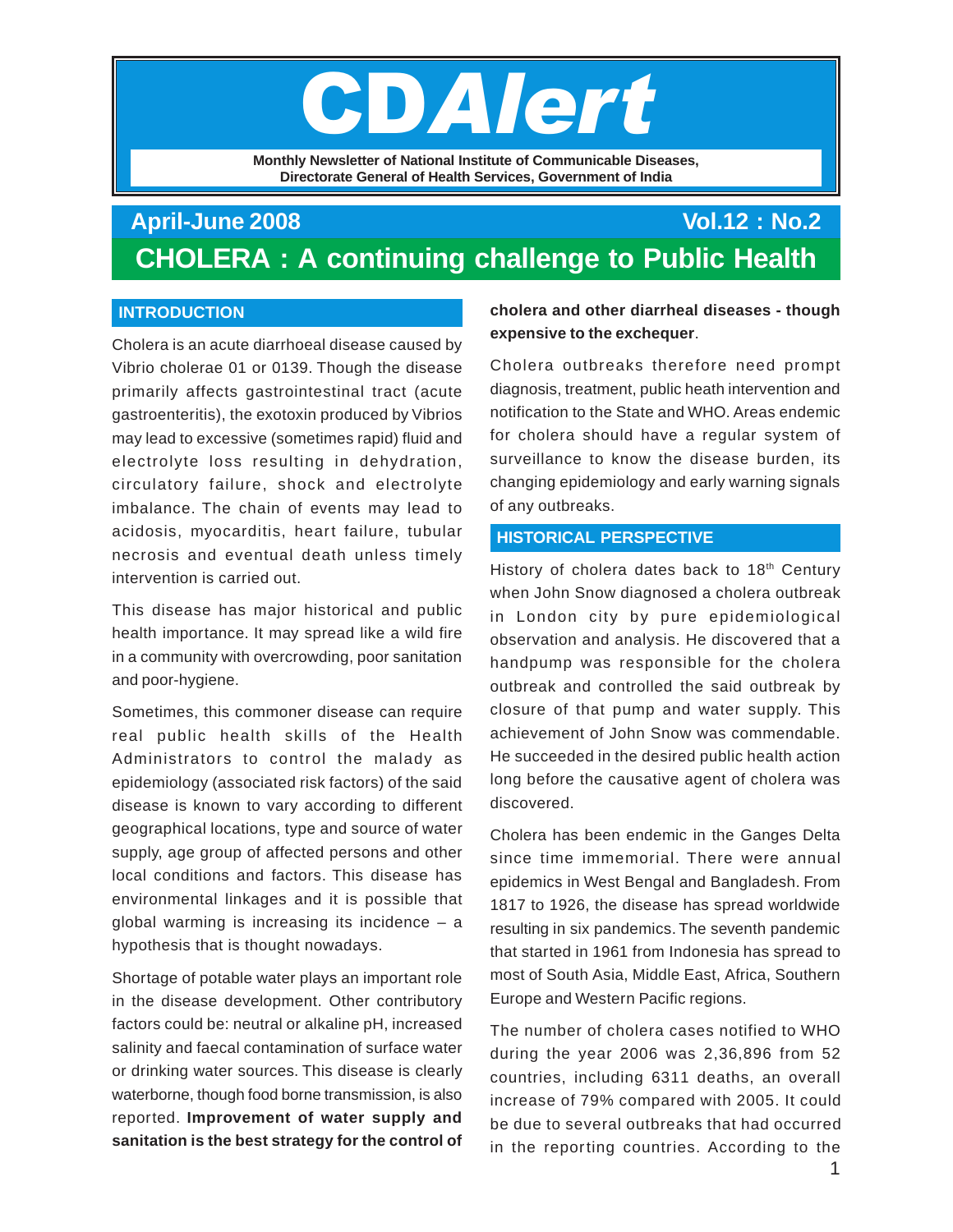2005 data from WHO, the Indian subcontinent reported 46% of all cases notified from Asia with India notifying a total of 3155 cases and 6 deaths. Information about the occurrence of infection with Vibrio cholerae 0139, which emerged in the Bay of Bengal in 1992 is available from China only. The 0139 serogroup has the potential to become the cause of the next pandemic and WHO encourages countries from South East Asia to test Vibrio cholerae isolates for both 01 and 0139 serogroups. According to the data compiled by CBHI, the cholera situation in our country has improved. While in 1991 there were 7088 cases (150 deaths) the same declined to 2635 cases (3 deaths) in the year 2007. However this may not be actually true as there might be underreporting (CD Alert: Jan 2000) due to inadequate surveillance or non-availability of laboratory facilities.

#### **EPIDEMIOLOGY**

Epidemics of cholera are characteristically abrupt and often create an acute public health problem. Cholera is a waterborne disease and epidemics are known to occur following floods or during pilgrimage where large number of people may assemble during festival seasons like Kumbh festival of UP. Typical cases are characterized by the sudden onset of profuse, effortless, watery diarrhea followed by vomiting, increased thirst, rapid dehydration, muscular cramps and suppression of urine. Unless there is rapid replacement of fluid and electrolytes, the case fatality is likely to be high.

In non-outbreak situations, cholera may present as simple gastroenteritis or as watery diarrhea. In an endemic situation, there could be many mild or asymptomatic cases or carriers. Unless stool samples are tested in a public health laboratory, most of cholera cases remain undiagnosed and pass off as simple diarrhea cases.

The disease is known to affect all age groups and both sexes. In endemic areas, cholera is predominantly a disease of children. A common notion that cholera does not usually infect

#### **CASE DEFINITION (AS PER WHO)**

| <b>Category</b>       | <b>Case Definition</b>                                                                                                                                                                                                                                                                                       |
|-----------------------|--------------------------------------------------------------------------------------------------------------------------------------------------------------------------------------------------------------------------------------------------------------------------------------------------------------|
| <b>Suspected</b>      | In an area where the disease is<br>not known to be present- severe<br>dehydration or death from acute<br>watery diarrhea in a patient aged<br>5 years or more/ or<br>In an area where there is a<br>cholera epidemic- acute watery<br>diarrhea with or without vomiting<br>in a patient aged 5 years or more |
| <b>Confirmed</b>      | A suspected case that is<br>laboratory confirmed (isolation of<br>Vibrio cholerae O1 or O139 from<br>stools in any patient with<br>diarrhea is the laboratory criteria<br>for diagnosis)                                                                                                                     |
| <b>Case Counted .</b> | Only confirmed cases for a<br>single isolated case.<br>All cases to be counted having<br>epidemiological linkage to a<br>confirmed case during epidemic                                                                                                                                                      |

children below 2 yrs of age, is not entirely true as there are now, a number of studies available, which show that cholera is common not only in under 5 age group but also in infants.

#### **EPIDEMIIOLOCICAL CHARACTERISITICS**

- **a) Infective material**: Stools or vomitus from cases or carriers.
- **b) Mode of transmission**: Through faecally contaminated water, food or drinks. Direct personto-person contact, especially in overcrowded, low sanitation settings, also plays an important role.
- **c) Incubation period**: From few hours to 5 days; commonly 1-2 days.
- d) Infective dose: 10<sup>6</sup> or more organisms. If the gastric acidity is neutralized then  $10<sup>3</sup>$  organisms are sufficient.
- **e) Period of communicability:** Case : 7 to 10 days; Convalescent carriers: 2 to 3 weeks.
- **f) Attack rate**: Variable; depends upon endemicity, infective dose, age of the affected population, and outbreak soluation. In endemic regions, attack rate is usually below 1%. However, during outbreaks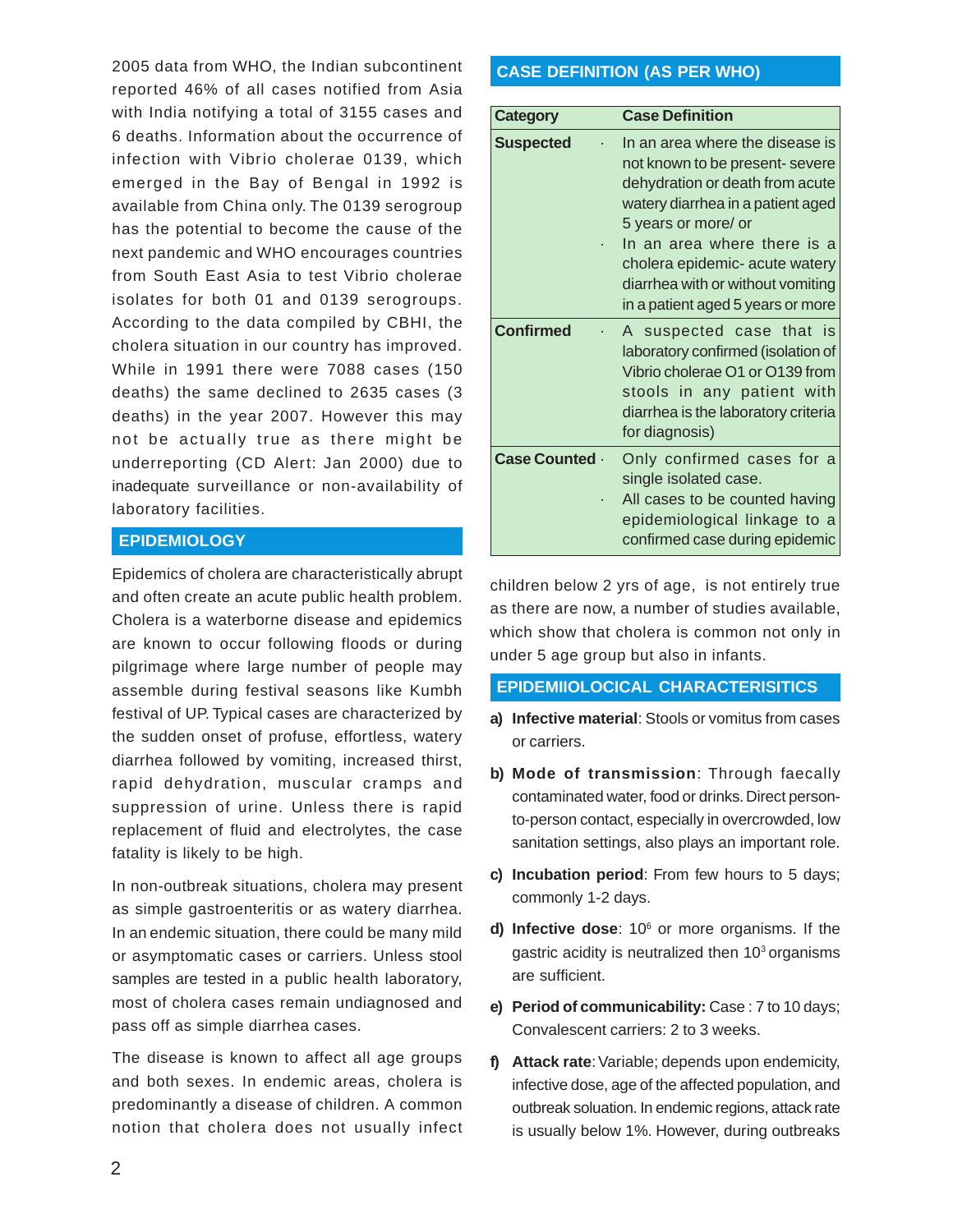in endemic areas, it is usually in the range of 2-5 %. During outbreaks in a non-endemic area with susceptible population, the attack rate may be as high as 30 %. The calculation of attack rate is important for the Public Health Administrator as it tells about the magnitude of the problem. Based on this data control measures logistics can be finalised.

- **g) Source of infection**: The main source of infection is human being who is case or carrier.
- **h) Reservoir**: Aquatic sources such as brackish water and estuaries often associated with algal blooms (planktons). Recent hypothesis states that global warming might increase the growth of zooplankton in aquatic environments due to rise in water temperature and thus may lead to an increased incidence of cholera in vulnerable areas.
- **i) Population mobility**: Movement of population (pilgrimages, marriages, fairs and festivals) that leads to temporary overcrowding with ad-hoc arrangements enhances the risk of acquisition of infection. Slums and refugee camps are at risk.
- **j) Lower socio-economic status**: Increased incidence of disease is attributable to poor hygiene, especially in rural areas where open-air defaecation is still prevalent.
- **k) Immunity**: Natural infection confers immunity that may last for several years but re-infection is possible with new serogroup or increased infective dose.

#### **LABORATORY DIAGNOSIS**

**Sample collection:** Collect fresh stool specimen before the administration of antibiotics to the patients. Using a rubber catheter one can easily collect the liquid stool sample. One should use gloves while collecting/ handling samples. Rectal swabs should be of collected in field situations, specially during outbreaks. Apart from stool, attempt should be made to collect water or food samples (if any).

**Transportation:** Stool or rectal swab samples should be transported in alkaline peptone water (APW) or

Venkatraman and Ramakrishnan (VR fluid) fluid at room temperature unless viral infection or dysentery/ diarrhea due to non-cholera organisms is suspected. Stool samples should preferably be collected in duplicate. In field situations, if transport medium is not available, the rectal swab can be placed in a sterile bijou bottle, sealed with leucoplast and sent to the testing laboratories.

**Direct microscopic examination** of stool specimen, if shows **darting motility,** cholera can be suspected. Motility ceases on mixing with polyvalent anti cholera diagnostic serum. This presumptive test can be used in field situations. During outbreaks, this test can become useful adjunct to diagnosis along with epidemiological information.

#### **Culture methods**:

**(a) Bile salt agar medium (BSA)** (pH 8.6) is used routinely for culturing the stool sample after enrichment in APW for 4-6 hrs. The translucent, oil drop like colonies on BSA that stain as gram negative coccobacilli, are oxidase, lysine and ornithine positive suggest isolation of Vibrio cholerae. Unless antisera is available locally such presumptive strains could be stocked in 1% nutrient agar slants and sent to regional or national reference laboratories for serotype and biotype confirmation.

**(b) TCBS (Thiosulphate Citrate Bile Salt Sucrose agar)** is a good selective medium that is used extensively for the isolation of vibrios. This medium depicts yellow colonies and can be used in field situations. The medium identify cases even in the presence of lesser number of cholera bacilli for eg. in antibiotic treated cases, carriers etc.

#### **SEROTYPING OF VIBRIOS**

The organism that causes cholera can be serotyped using polyvalent cholera O1 antiserum and labelled as Vibrio cholerae serogroup O1. If agglutination with anticholera O1 antiserum is negative, then an attempt should be made with Vibrio cholerae O 139 antiserum. If agglutination does not occur with both VC O1 or O 139 then the isolate is labelled as Non agglutinable (NAG) vibrios or Non cholera vibrios (NCV) or Non O1 Vibrios. This is a misnomer as the isolate can still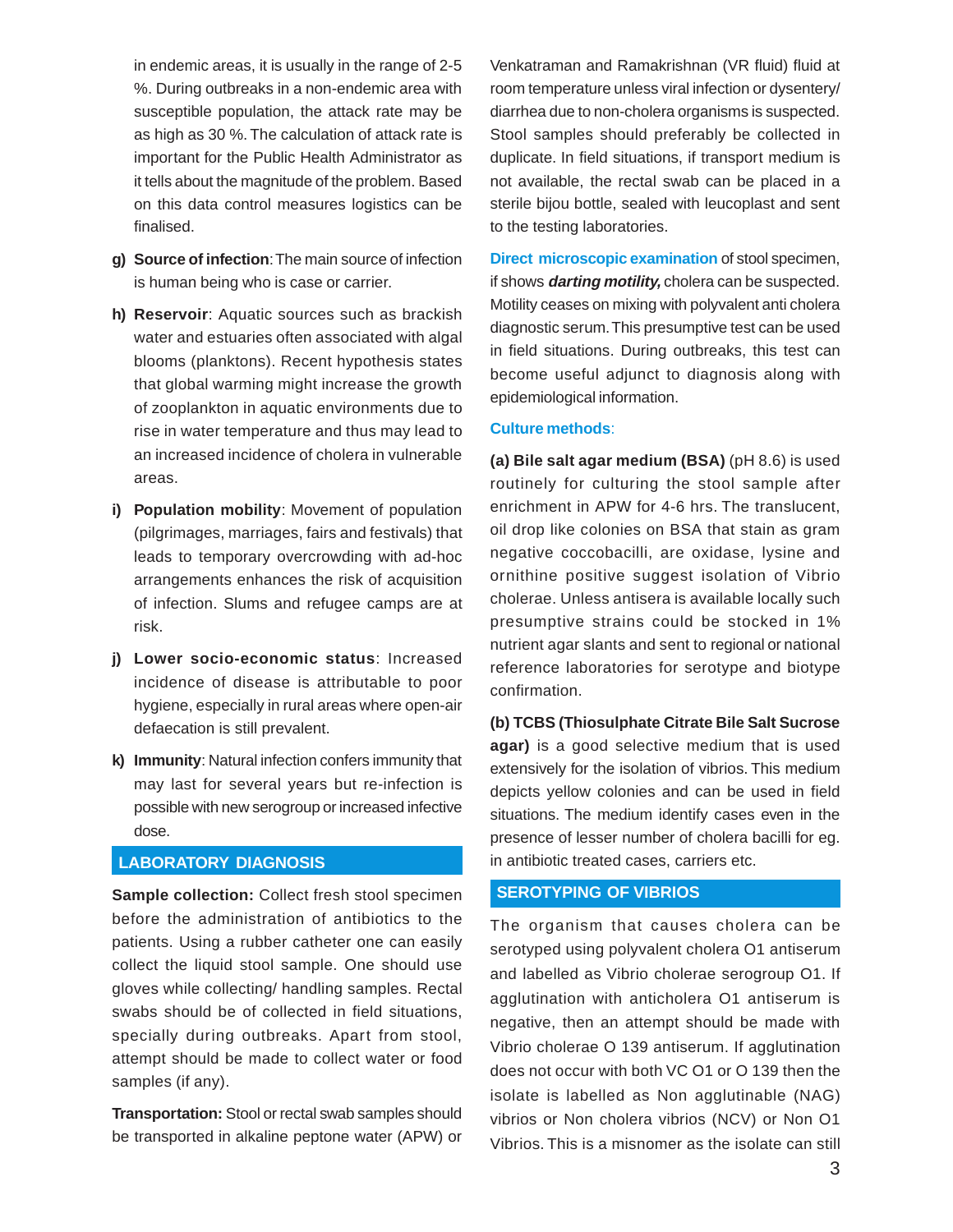be typed with some antiserum provided antisera for all cholera serogroups are made available. Both VC O1 and O139 serogroups can be further divided into 3 serological sub- types namely Inaba, Ogawa and Hikojima.

During 1992, VC O139 Bengal was first discovered from Bangladesh. Due to non-availability of specific O139 antiserum, initial O139 serotypes were diagnosed as NAG. Later specific O139 cholera antiserum became available. This can now be used routinely. Therefore, isolation of NAG strains in large numbers should arouse suspicion for a new emerging serogroup.

**Biotyping**: There are two biotypes: classical and El -tor. The classical biotype that used to cause severe cholera outbreaks in the past has been replaced these days by El –Tor biotypes (Characterized by resistance to Mukherjee cholera phage V, hemolysis on blood agar plates and chicken cell agglutination) that are less severe but leads to more extensive morbidity.

## **TREATMENT**

Cholera can be effectively treated provided early intervention with Oral Rehydration Solution (ORS) or IV fluids is undertaken. Mortality rates can be brought down to less than 1% by early and effective rehydration therapy. As per the details given in table1, the patient should receive rehydration therapy.

Packets of **WHO-ORS** are generally available at all PHCs, Sub-centres and hospitals. The ORS solution should be made fresh daily with boiled drinking water after it has been cooled to room temperature. This reconstituted ORS solution should be used within 24 hrs. After reconstitution of ORS solution, it should not be boiled again for sterilization purposes.

**Intravenous Rehydration:** It is required for the rapid correction of fluid and electrolyte imbalance in severely dehydrated patients who are in shock or are unable to retain fluid due to excessive vomiting. Such patients require immediate attention and transfer to a nearby hospital or treatment centre. The solutions

**Table-1**

| <b>Dehydration Signs</b><br><b>Stage</b>                                                                                                    |                                                                                                                                                                                    | <b>Treatment</b>                          |  |
|---------------------------------------------------------------------------------------------------------------------------------------------|------------------------------------------------------------------------------------------------------------------------------------------------------------------------------------|-------------------------------------------|--|
| <b>Severe</b>                                                                                                                               | Lethargic,<br>unconscious, floppy<br>Sunken eyes<br>Drinks poorly/ unable<br>to drink,<br>Mouth very dry<br>Skin pinch goes back<br>very slowly<br>No tears (only for<br>children) | IV therapy+<br>antibiotics+<br><b>ORS</b> |  |
| Mild                                                                                                                                        | Restless and irritable<br>Sunken eyes<br>Dry mouth<br>Thirsty, drinks eagerly<br>Skin pinch goes<br>back slowly<br>No tears (only for<br>children)                                 | ORS + very<br>close<br>monitoring         |  |
| No<br>dehydration                                                                                                                           | None of the above<br>signs                                                                                                                                                         | ORS at<br>home                            |  |
| Source: Cholera Outbreak: Assessing the outbreak<br>response and improving preparedness. WHO 2004.<br>Global Task Force on Cholera Control. |                                                                                                                                                                                    |                                           |  |

recommended by WHO for intravenous rehydration are:

- a) Ringer's Lactate Solution
- b) Diarrhoea Treatment Solution
- c) Normal Saline (if nothing else is available)

These should be given under supervision of medical doctor in the hospital.

**Antibiotic Therapy:** Antibiotic should be used with reservation depending upon requirements of the case, its severity, age of the patients and local susceptibility pattern of Vibrios. It diminishes the duration of diarrhoea, reduces the volume of rehydration fluids and shortens the duration of vibrio excretion. The antibiotic can be started by the treating clinician keeping in mind the age, drug, and route of administration. Resume feeding with a normal diet when vomiting is under control. Breast feeding of infants and young children should be continued.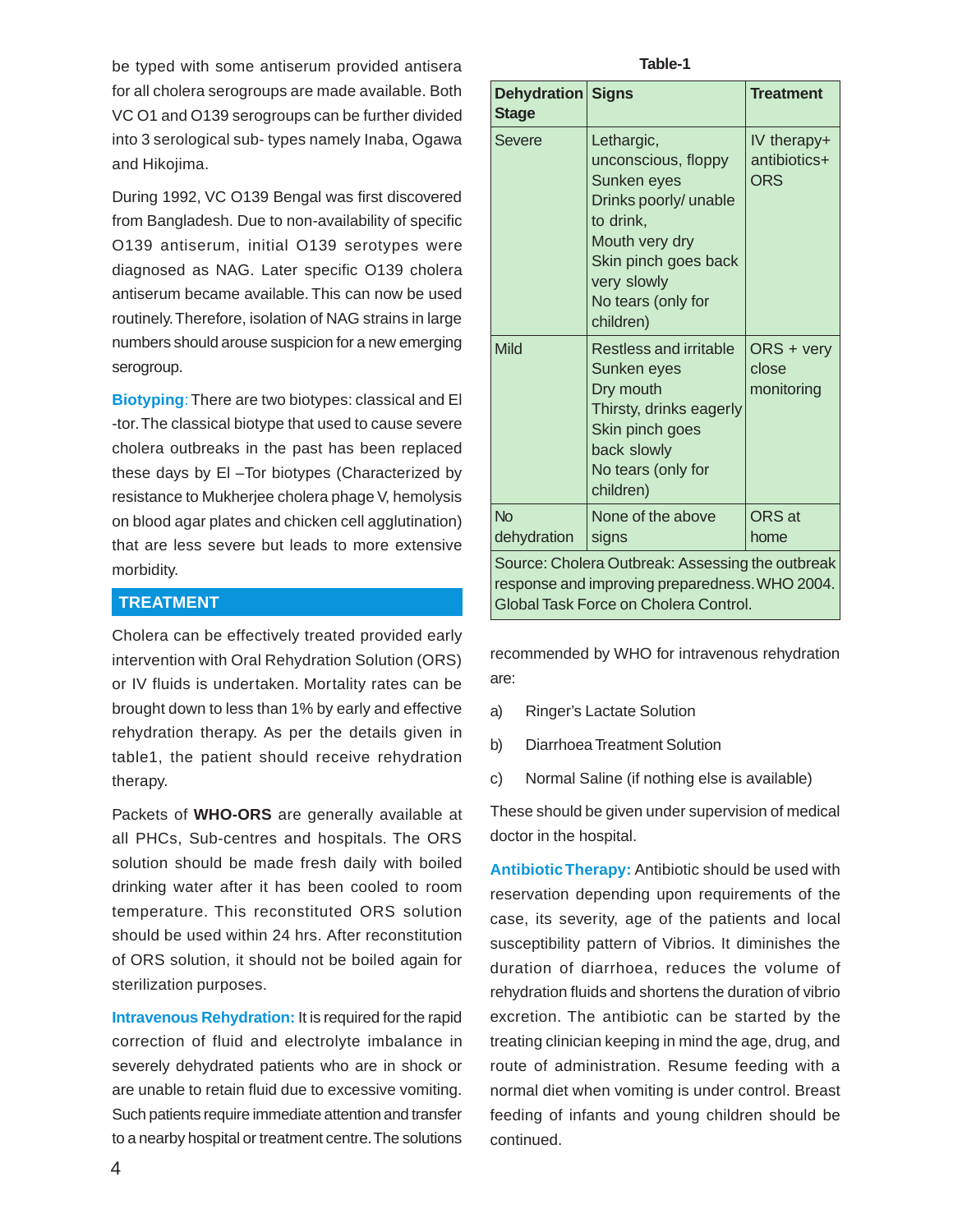Mass chemoprophylaxis is neither effective non recommended for control of cholera outbreak.

#### **PREVENTION AND CONTROL**

#### **(a) Control of cholera**

The following strategies are useful for the control of cholera in an outbreak situation.

- $\triangleright$  Epidemiological investigations
- $\triangleright$  Establishment of cholera treatment centers
- $\triangleright$  Improve sanitation
- $\triangleright$  Provision of safe drinking water and food supply
- $\triangleright$  Proper disposal of night soil/sewage
- $\triangleright$  Health education (Table-2)

#### **Table-2 : Key points for public education about cholera**

#### **To prevent cholera**

- Drink water only from a safe source or water that has been disinfected (boiled or chlorinated)
- Cook food or reheat it thoroughly and eat it while it is still hot. Boil milk before drinking. Avoid ice creams from unreliable sources
- Avoid uncooked food unless it can be peeled or shelled
- Wash your hands after any contact with excreta and before preparing or eating food
- Dispose off human excreta promptly and safely
- Avoid ice from unreliable sources

#### **Remember**

- With proper treatment cholera is not fatal
- Take patients with suspected cholera immediately to a health worker for treatment
- Give increased quantities of fluids as soon as diarrhoea starts.

#### **(b) Immunization**

The efficiency of the cholera vaccine is limited and duration of protection is short, hence it is essential that vaccine is used with discrimination. Cholera vaccines can be used as an adjunct to other preventive measures such as drug prophylaxis, proper sanitation and health education. Immunization against cholera is not regarded as an effective means of preventing the spread of cholera internationally. Cholera vaccination is not mandatory for international travel.

#### **(c) Action on occurrence of the disease**

- **(i) Isolation**: The patient must be isolated in a special fly proofed ward. Adequate arrangements for hospitalization of all critically ill and dehydrated patients must be made.
- **(ii) Disinfection:** Disinfect soiled beddings, clothing, floors of wards with cresol (5%). The stool and vomit should be poured into a receptacle containing 5% cresol solution and left for 4 hrs before disposal.
- **(iii) Notification**: Since 15 June 2005, the official notification of cholera is no longer mandatory but countries are required to inform WHO of public health events of international concern
- **(iv) Attendants**: Should be isolated from the nursing staff of main hospital. They should disinfect their hands after contact with patients, their beddings etc. They should be inoculated against cholera before hand.
- **(v) Contacts**: They need not be isolated. They should be kept under surveillance for 5 days.
- **(vi) Food and drinks**: Control for the safety of food and drinks is most important as detailed in Table-2.
- **(vii) Mild cases**: A search for mild cases should be carried out by examination of the stools of all those who are suffering from diarrhea.

## **STEPS OF OUTBREAK INVESTIGATIONS**

A team comprising of clinician, epidemiologist and microbiologist should be rushed to the affected site.

For a suspected cholera outbreak affecting about 200 persons with about 20 severe cases, following materials are suggested for an immediate supply to tackle the outbreak for initial two days:

#### **(A) For treatment**

Establishment of Cholera Treatment Units (CTU) (preferably with isolation facility) at Local Level with dedicated staff conversant with drip treatment should be attempted on priority basis for any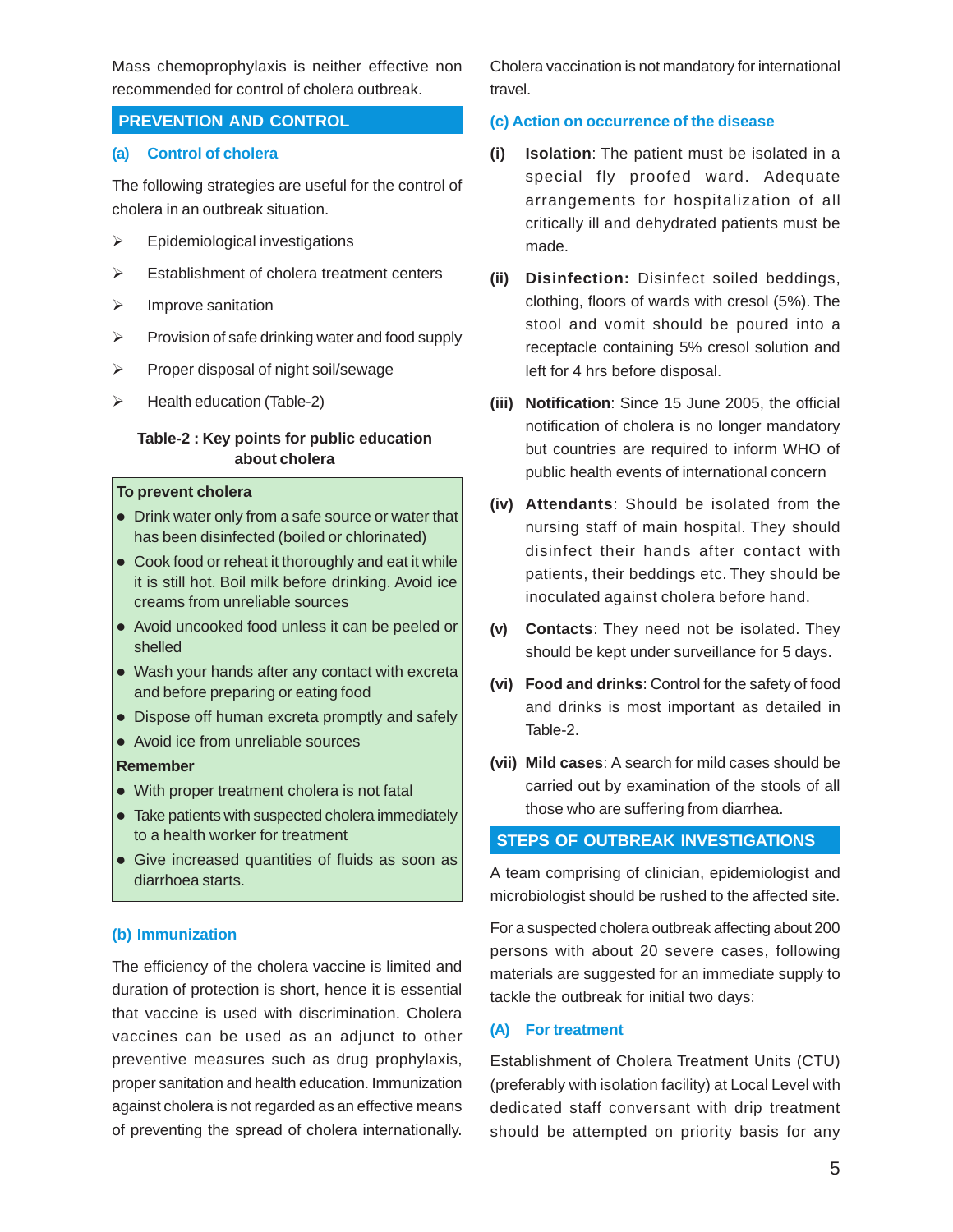suspected cholera outbreak. If facilities for IV treatment cannot be arranged at Local level then transportation should be made available for early shifting of cases to nearby CHC or PHC under ORS or IV drip cover.

- i. ORS Packets:
	- a. WHO formula: 400 packets
	- b. Isotonic formula: 200 packets
- ii. Ringer lactate solution: 200 bottles
- iii. Normal saline: 200 bottles.
- iv. IV drip sets: 30
- v. Disposable needles: size: 18 /20/21: 50 each.
- vi. Micro drip set: 10
- vii. Pediatric cannula size 24: 50 nos
- **(B) For microbiological sample collection**
- i. Cary Blair Medium: 20
- ii. Rectal swab: 30
- iii. Alkaline Peptone water: 20
- iv. Plain Universal Container or MacCartney's Bottle: 20
- v. Polypropylene autoclavable screw capped bottle 500 ml capacity: 10
- vi. Leucoplast or Sticker type of Label: 2 sheets/ rolls.
- vii. Discarding Bag (5 litres)-50
- viii. Zipper Bags: 50 pcs
- ix. Marker Pen:2; Ball Pen: 2
- x. Scissors: one pair
- xi. Binocular microscope for Hanging Drop preparation
- xii. Vaccine Carrier with ice: For transportation of water samples or in case viral diarrhea is suspected.
- xiii. Samples should be sent with following information preferably in a tabulated form: Name; age; sex; father's name; complete residential address (town/ locality/ taluka);

date of onset of illness; date of sample collection; type of sample collected (stool in plain bottle/ rectal swab in Cary Blair/ rectal swab in APW / Stool in Cary Blair); whether the patient took any antibiotics prior to sample collection. It should be signed by the Medical Officer in charge with address, fax/ email/ contact no.

#### (**C) For epidemiological investigations**

1. A simple Performa needs to be developed to investigate any gastroenteritis outbreak and a possible suggestion is as under:

Name; age; sex; no. of members in the household; date of onset of diarrhea; no. of members suffering from diarrhea; any history of antibiotic taken prior to this. The Performa can be further modified if needed. The important information is number of cases and deaths by area, by time period and by population subgroups. Calculation of attack and case fatality rates allows comparison of different areas and periods. The distribution of cases according to sex, age, social class etc. should be calculated.

- 2. For environmental sanitation, water quality checking and treatment of these items may be carried. **Chlorine tablets**: 5000 tablets along with black polythene for distribution in the community; **bleaching powder** (25 kg in HDPE bag with min 33% available chlorine); Orthotoluidine Kit for checking chlorine in water, IEC material (Posters), WHO ORS packets – 1000. 4-5 samples from the area can be collected and sent to the public health laboratory for bacteriological and chemical analyses.
- 3. A working case definition should be formed based on the examination of initial 10-15 cases. This case definition should be local situation specific and may vary as per the situation or need of the case.
- 4. What is the possible mode of transmission of the outbreak? Is it water borne/ food borne/food poisoning type.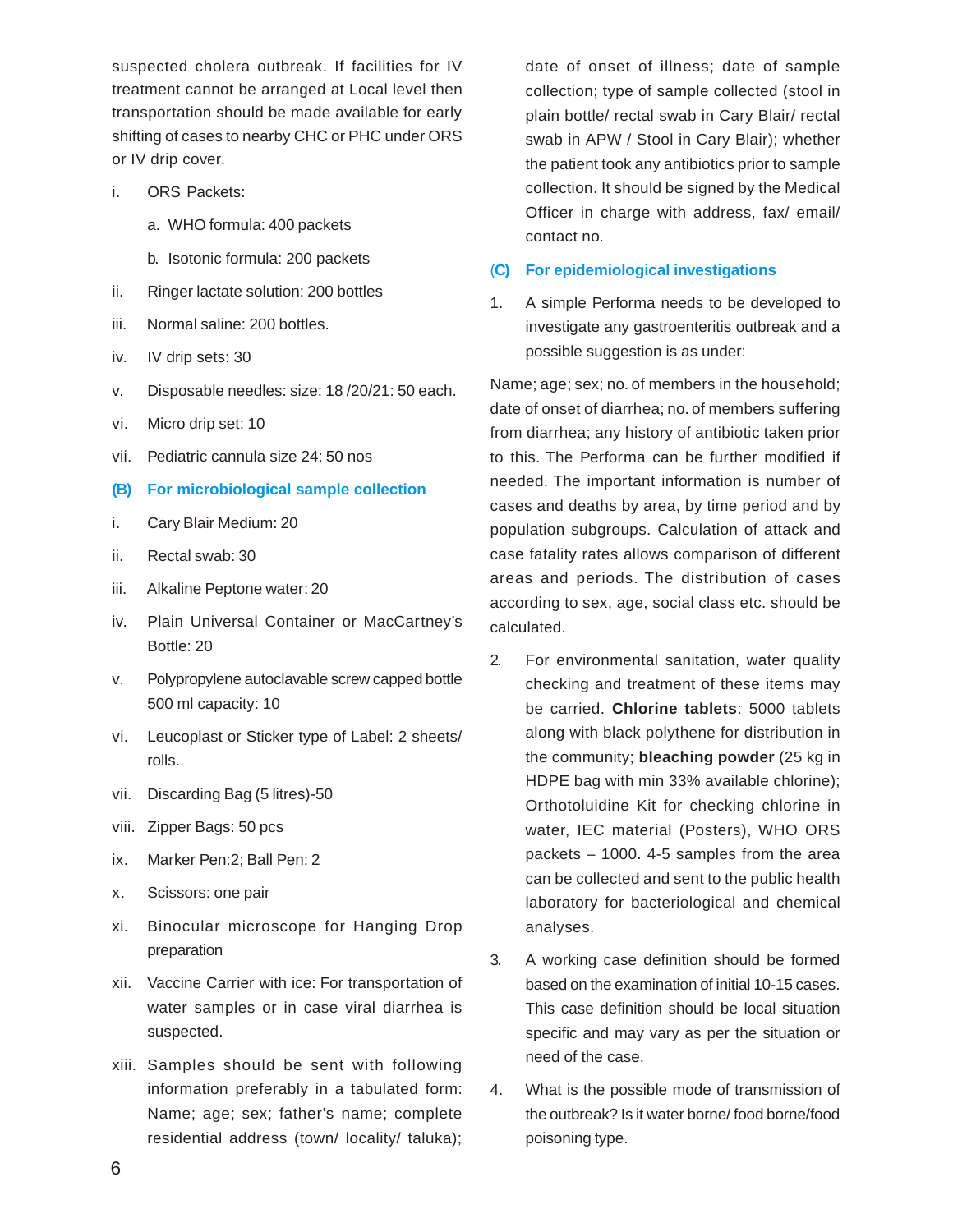5. An attempt should always be made to identify the risk factors that may have contributed or precipitated the cholera outbreak. Common known risk factors that are known to cause diarrhoea outbreaks are: faecal contamination of drinking water sources; floods leading to overflowing of rainwater into wells; shallow hand pumps and wells getting sewage or fecal contamination due to adjoining leaking septic tank , leaking drinking water pipes drawing fecal contamination from adjacent pipes; lack of health care facility or health care facility at a distant place; lack of availability of potable water; overcrowding; open air defaecation; no hand washing ritual; use of night soil for growing vegetables.

#### **FUTURE DIRECTIONS**

Since all diarrhoeal diseases are mainly waterborne, there is a need to develop a comprehensive national programme for the control of diarrhoeal diseases (including cholera) supported by an improved sanitary, economic and educational campaign. Such a programme with an integrated approach should aim at carrying out continuous surveillance for cholera and other waterborne diarrhoeal diseases for the generation of useful data and early warning signals.

| Name of the<br>study or<br>Locality                  | Year of<br>reporting/Type<br>of study                                    | No of cases,<br>Population (Attack<br>rate /Incidence)                                                                                      | Ref | Endemic<br>cholera                  | Comments/Contributory<br>Factors/Main findings of the study                                                                                                                                                                                                           | No of Severe<br>dehydration or<br>hospital<br>admission<br>cases (deaths) |
|------------------------------------------------------|--------------------------------------------------------------------------|---------------------------------------------------------------------------------------------------------------------------------------------|-----|-------------------------------------|-----------------------------------------------------------------------------------------------------------------------------------------------------------------------------------------------------------------------------------------------------------------------|---------------------------------------------------------------------------|
| Kolkata slum                                         | 2004/Outbreak<br>investigations                                          | 89, 4409,<br>$(2\% )$                                                                                                                       | A   | Outbreak over<br>an endemic<br>area | Leakage in drinking water pipe line,<br>slum area, poor sanitation, poor<br>hygiene                                                                                                                                                                                   | 3                                                                         |
| Garulia town.<br>North 24<br>Parganas                | 2005/Outbreak<br>investigations                                          | 1590, 7000(22.7%)                                                                                                                           | B.  | Outbreak over<br>an endemic<br>area | Sewage contamination of drinking<br>water pipes, open drainage system,<br>leakage in pipelines                                                                                                                                                                        | 15 (4 deaths)                                                             |
| Brick field.<br>South<br>Western<br>Calcutta         | 2000/Outbreak<br>investigations                                          | 71, 246(28.9%)                                                                                                                              | C   | Outbreak over<br>an endemic<br>area | Migrant Laborers (Bihar) in brick<br>fields, storage of drinking water in<br>open containers, overcrowding,<br>open air defecation led to water<br>contamination, poor personal<br>hygiene, explosive outbreak                                                        | 24 (death)                                                                |
| Delhi and<br>adjoining UP<br>and Haryana             | 2007/Hospital<br>based<br>surveillance                                   | Yr 2003: 1524 cases<br>Yr 2004: 1782 cases<br>Yr 2005: 945 cases                                                                            | D   | Endemic<br>cholera                  | Enhanced surveillance helped in<br>bringing down cases from 47.7<br>percent in 2003 to 36.8 percent in<br>2005; 32.7 % cases were below 5<br>yrs of age, 16.2 % cases were<br>infants.                                                                                | $\sim$                                                                    |
| Delhi                                                | July 2001-Nov<br>2002/Hospital<br>based<br>surveillance                  | 133 cases                                                                                                                                   | E   | Endemic<br>cholera                  | 13 cases (9.8%) : below 1 yr<br>66 cases (49.6 %) : 1-5 yrs                                                                                                                                                                                                           | ٠                                                                         |
| India, Korea,<br>Indonesia,<br>Mozambique<br>$B - 4$ | 2008 / August<br>2001-July 2003<br>/ Population<br>based<br>surveillance | Jakarta: 0 5/1000/yr;<br>Kolkata 1.6/1000/yr:<br><b>Beira</b> : 4 0/1000/year<br>A. Dinitre Curr D.J., Centres D. Meane, J. Deens, C. Dette | F.  | Endemic<br>cholera<br>$C1$ A.I.     | Age specific incidence was highest<br>under 5yrs.<br>Kolkata: 2-5 yrs: 6.2/1000/yr;<br>Under 2 yrs: 8.6/1000/yr<br><b>Jakarta: 2-5 yrs: 1.2</b><br>/1000/yr; Under 2 yrs: 3.2/1000/yr<br>Beira: 2-5 yrs: 8.8 /1000/yr<br>N. Obeste A. Deb. C. Kenwert A. Delit & C.K. | $\sim$                                                                    |

**References: A**: Dipika Sur, B.L. Sarkar, B. Manna, J. Deen\*, S. Datta, S.K. Niyogi, A.N. Ghosh, A. Deb, S. Kanungo A. Palit & S.K Bhattacharya. Epidemiological, microbiological & electron microscopic study of a cholera outbreak in a Kolkata slum community. Ind . J Med Res 123, Jan. 2006, pp 31-36

B: Dipika Sur, Shanta Dutta, B.L. Sarkar, B. Manna, M.K. Bhattacharya, K.K. Datta, A. Saha, B. Dutta, G.P. Pazhani, A. Ray Choudhuri & S.K. Bhattacharya. Occurrence, significance & molecular epidemiology of cholera outbreaks in West Bengal. Indian J Med Res 125, June 2007, pp 772-776

C: P.G. Sengupta, S.K. Mondal, Dipika Sur, P. Dutta, D.N. Gupta, S. Ghosh, T. Ramamurthy. An Explosive Outbreak of Eltor Cholera Amongst Migrant laborers of a Brick Field Area Near Calcutta. Vol. 26, No. 3 (2001-07 - 2001-09)

D: N.C. Sharma, P.K. Mandal, Rohini Dhillon & Madhu Jain. Changing profile of Vibrio cholerae 01, 0139 in Delhi & its periphery (2003-2005) Indian J Med Res 125, May 2007, pp 633-640.

E: Shah Gupta & M.M.A. Faridi, Letter to Editor, Indian Pediatrics: 42, Jan 17, 2005 , p –90 .<br>E: Shah Gupta & M.M.A. Faridi, Letter to Editor, Indian Pediatrics: 42, Jan 17, 2005 , p –90 .<br>F: Jacqueline L. Deen, Lorenz vo Mohammad Ali, and John D. Clemens . The High Burden of Cholera in Children: Comparison of Incidence from Endemic Areas in Asia and Africa. PLoS Negl Trop Dis. 2008 February; 2(2): e173. Published online 2008 February 20. doi: 10.1371/journal.pntd.0000173.